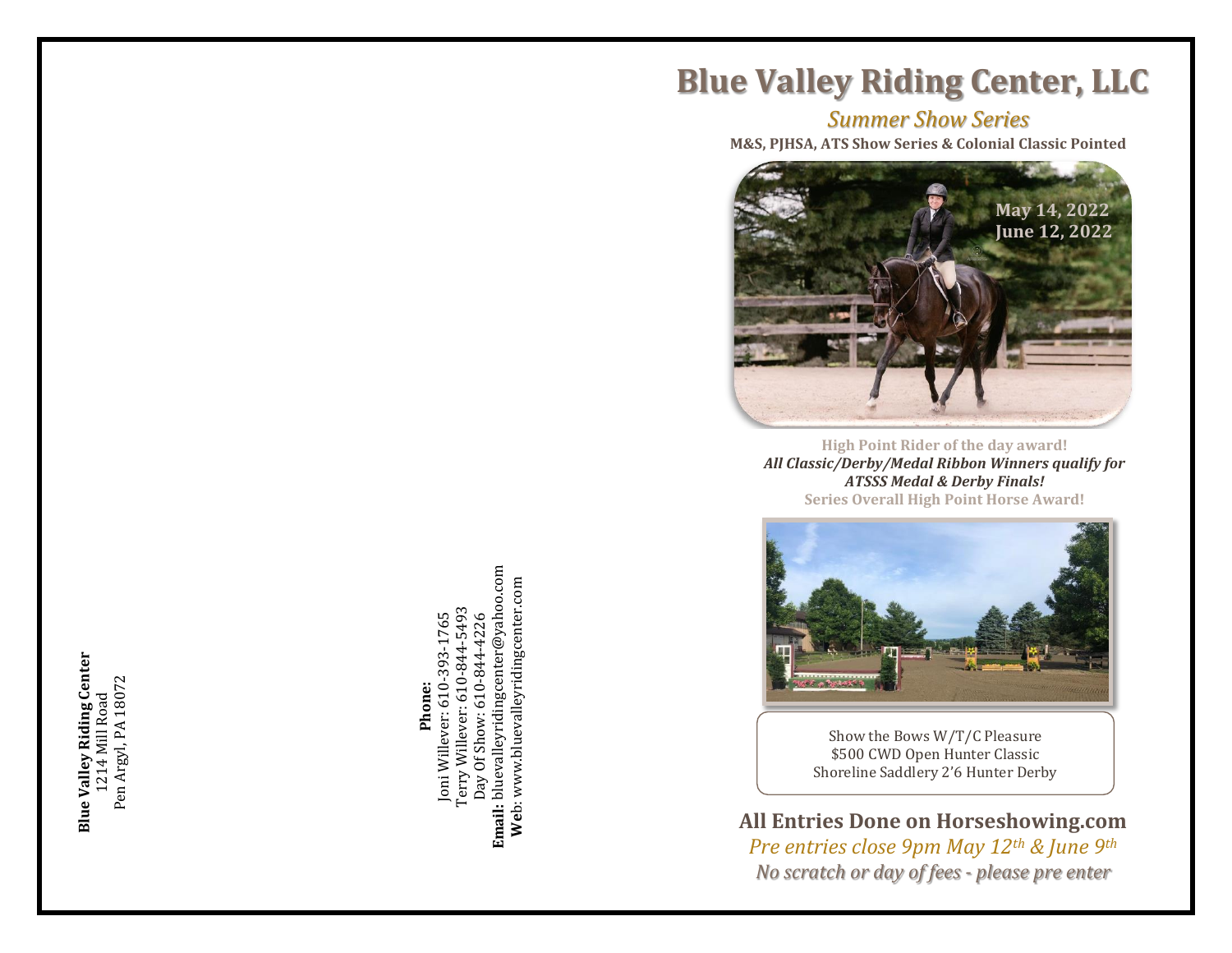# 2022 BVRC Summer Series

## **Judges:**

**May 14 , 2022** Liz Perry Merbler "R" Nicole Denny Rinker "r"

> **June 12, 2022** Abbe Wolfe "R" Jean Brillman "r"

From all of us at BVRC, we would like to kindly thank all of our ring crew, show office staff, announcers, EMT, sponsors, and everyone who has had a part in helping to make this show a success!

1. The horse show committee, nor Blue Valley Riding Center, LLC will not be responsible for any damages, injury, or loss of persons, horse/pony or property of exhibitor or spectator incurred on or off the horse show grounds.

2. Hard hats must be worn at all times while riding at Blue Valley Riding Center, LLC. Hard hats with attached harnesses must be worn by all junior riders.

3. No junior rider may ride or handle stallions.

4. All dogs must be on a leash at all times.

5. Current negative coggins required.

6. The Committee reserves the right to cancel when in it 's judgment, the entries are inadequate or combine, change location or add a schooling if deemed necessary.

7. Championships will be awarded at the conclusion of the division at the show office. Please allow one -half hour for processing. In the event of a division tie, the tie breaker will be determined by the over fence classes.

8. A processing fee of \$40 will be made for all non -negotiable checks. It will be expected that any returned checks will be 'made good' within 10 days from notice.

9. All hunter classes will be judged on performance and

soundness with emphasis on soundness and manners unless otherwise noted.

**LIKE US ON FACEBOOK & INSTAGRAM! Stay updated at Blue Valley Riding Center & bvrcllc**

#### *Special Awards & Classes*

**High Point Rider Award:** One high point rider award for each show. Winner will be announced at the end of each show day and calculated using the division championship point system. Rider's points from all horses/ponies will count. In the event of a tie, the rider that has the most points over fences will win the award.

**Overall High Point Horse Award:** Award is given to the horse who accumulates the most amount of points in any classes over both shows, regardless of rider. In the event of a tie, the horse that has the most points over fences will win the award. Cooler sponsored by Shoreline Saddlery. **1A. Show the Bows Pleasure Hack: \$35/entry** Open to all. Shown at the W/T/C both ways of the ring. Light contact with the horse's mouth is required. Judged on manners, way of going and suitability to give a pleasurable ride.

**2A. \$500 CWD Open Hunter Classic: \$35/entry:** Open to all. To run open card as a separate round at every fence height. Each rider to receive a score. Payout is as follows as a gift certificate: 1st: \$250 2nd: \$150 3rd: \$100 **All ribbon winners would qualify for the ATS Show Series Derby Finals**

**3A. Shoreline Saddlery 2'6 Hunter Derby: \$35/entry** Open to all. This particular Hunter Derby will consist of ten fences at 2'6" and you may be required to jump out of the ring over a brush -like fence. There will also be option fences that will be set at 3' and the horse/rider combination can earn extra points by taking the higher options. Each rider to receive a score. Winner to receive a monogrammed scrim sponsored by Shoreline Saddlery. **All ribbon winners would qualify for the ATS Show Series Derby Finals**



**A huge thank you to our 2022 sponsors!**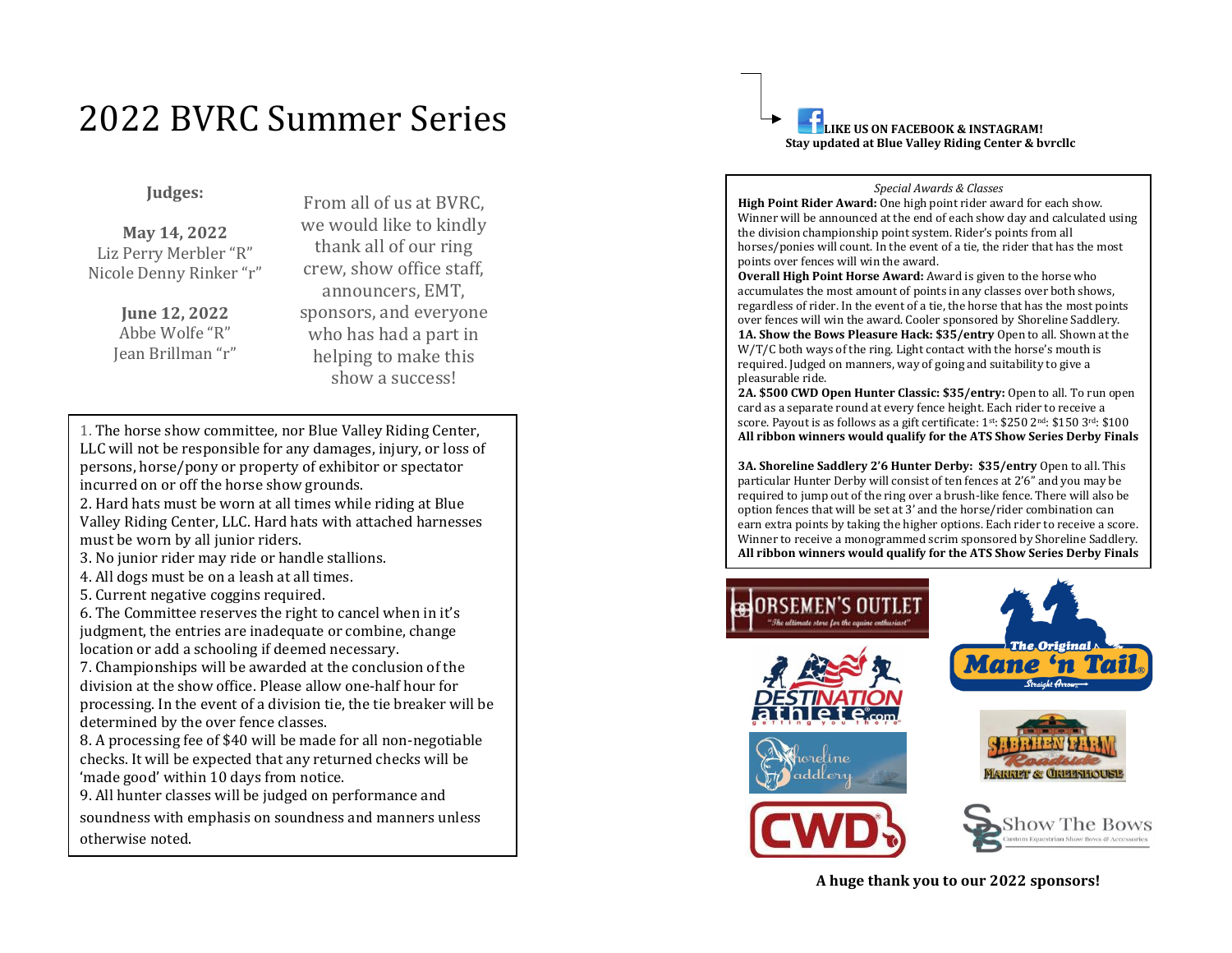### **Class Specifications (all \$25) CHECK HERE FOR ATSSS POINT ELIGIBILITY**

**Leadline:** Open to riders 3 – 6 years of age. May not cross over to any other riding class, or forfeit lead line eligibility. May show in any in hand class with discretion of parent/guardian. Apparent ability of the rider to control the mount is a contributing factor in judging the suitability of the mount to rider. Attire of rider must conform to style of riding. Child is not to be fastened to the saddle in any way. No Junior Exhibitor may handle a mount with rider. ATS\*

**Mini-Stirrup:** Open to exhibitors 10 years of age and under as of 12/1/2021. Riders may not cross enter into any canter classes however they may cross enter into ALL Walk/Trot classes. Division is shown at Walk/Trot. ATS\* Walk Trot points

**Short-Stirrup:** Open to exhibitors 12 years of age & under as of  $12/1/2021$ & who have not shown over a course of 2' fences. May cross enter into Open Beg, W/T Classes & W/T/C flat classes. May not show in Hunter Hack 2'. Trotting in corners will not be penalized. ATS\* for under 10 points

**Long- Stirrup:** Open to exhibitors 13 years of age & over as of 12/1/2021 & who have not shown a course of 2' fences, Riders may cross enter into Open Beginner (if eligible), Walk/Trot division and any flat classes. May not show in Hunter Hack 2'. Trotting in corners will not be penalized.

**Open Walk/Trot:** Open to horses and ponies ridden by a Junior or Senior exhibitor.

**Novice Equitation:** Open to horses and ponies ridden by a Junior or Amateur exhibitor who has not won 3 blue ribbons in equitation the previous show year. To show over a course of eight (8) or more fences not to exceed 2'. Trotting in corners will not be penalized. ATS\*

**Modified Hunter:** Open to Juniors and Amateurs riding horses or ponies. To be shown over a course of eight (8) or more fences. Fence height of 2'. Trotting in corners will not be penalized. ATS\*

Pleasure Horse/Pony: Open to all riders, horses and ponies. ATS\*

**Baby Green:** Open to horses & ponies in their 1<sup>st</sup> year of showing over a course of 8 fences. Adults may ride ponies, suitability to count. Rider has the option of showing at 2' or 2'3". To be shown over a course of eight (8) fences. Trotting in corners will not be penalized. Open to all, jr/am and professionals. ATS\*

**Schooling Hunter:** Open to all, jr/am & professionals. Will count for CC in the Professional, Low Adult & Low Children's Hunter divisions. To be shown over a course of eight (8) or more fences at 2'6 or 3'. ATS\* Low/Open Hunter Points

**Children's Pony/Horse/Adult Hunter:** Open to juniors and Amateurs. Judged on manners, performance, way of going, & suitability of mount to rider. Small/medium ponies jump 2', large ponies jump 2'6", horses jump 3'. 2nd O/F class will be the first round of the M&S Hunter Classic. ATS\*

**Low Hunter:** Open to juniors and Amateurs. Judged on manners, performance, way of going, and suitability of mount to rider. To be shown over a course of fences at 2'3". To be shown over a course of eight (8) fences.

**Junior/Adult Equitation:** Open to all non-professionals. Riders may choose to show at either 2'3" or 2'6". ATS\*

> \*denotes classes eligible for ATS Show Series Points \*\* All Classics/Medals (including M&S) & Derby Ribbon Winners will qualify for ATSSS Medal & Derby Finals in November.

#### **Back Ring (8:30 AM Start)**

*Schooling until 8:10, 8:20-8:30 Flat Only Lead Line & W/T*

- 1. Leadline Walk
- 2. Leadline W/T
- 3. Leadline Walk Off-Lead
- 4. Mini Stirrup W/T Eq (CC points- 8 & under; PJHSA points- 10 & under)
- 5. Mini Stirrup W/T Pleasure
- 6. Mini Stirrup W/T Hunter
- 7. Open W/T Pleasure (PJHSA Pointed Only)
- 8. Open W/T Hunter
- 9. Open W/T Hunter Hack (single X-Rail 18") **----10 Minute Cross Rail Schooling Break----** 10. Short Stirrup W/T Equitation (12 & under) 11. Short Stirrup W/T/C Equitation 12. Short Stirrup O/F 18" Cross rails (8 X-Rails) 13. Long Stirrup W/T Equitation (13 & over) 14. Long Stirrup W/T/C Equitation 15. Long Stirrup O/F 18" Cross Rails (8 X-Rails) **----10 Minute 2' Schooling Break----** 1A. \$100 Lehigh Valley Tack W/T/C Pleasure Stake
- 16. Pleasure Horse/Pony W/T 17. Pleasure Horse/Pony W/T/C 18. Pleasure Horse/Pony Hunter Hack (2' vertical line) 19. Novice Equitation W/T/C 20-21. Novice Equitation O/F (2') **----5 Minute 2' Schooling Break----** 22-23. Modified Hunter O/F (2') 24. Modified Hunter under Saddle

205. M&S Dover Saddlery Adult Medal (3') 37. Children's P/H/Adult Hunter O/F

38. Children's P/H/Adult Hunter O/F (1st round classic) 39. Children's P/H/Adult Hunter under Saddle 207. M&S Children's Pony Hunter Classic (2'/2'6) 208. M&S Children's Horse Hunter Classic (3') 209. M&S Adult Amateur Hunter Classic (3')

**Main Ring (8:00 AM Start)** *Baby Green Only 7:50-8:00* 2A. \$500 CWD Open Hunter Classic (one scored round, run open card all day at all fence heights) 25-26. Baby Green Hunter O/F (Rider's Choice 2'/2'3) 27. Baby Green Hunter under Saddle 28-29. Low Hunter 2'3 O/F (PJHSA pointed only, unless TB) 30. Low Hunter under Saddle 31. Junior/Adult Equitation under Saddle 32-33. Junior/Adult Equitation (Riders Choice 2'3 or 2'6) **----10 Minute 2'6 Schooling Break----** 201. M&S Children's 2'6" Medal 202. M&S Adult 2'6" Medal 206. M&S Bit O' Straw Classic (2 separate rounds) 34-35. Schooling Hunter O/F (2'6 or 3'-open to all) 36. Schooling Hunter Under Saddle 3A. Shoreline Saddlery 2'6 Hunter Derby **----Schooling Breaks with Each Height Change----** 203. M&S Children's Pony Medal (s/m – 2', lg – 2'6") 204. M&S Sore No More Children's Horse Medal (3') **ALL Classic, Derby & Medal Ribbon Winners qualify for ATSSS Medal & Derby Finals in**  <u>November 1989</u><br>November

**Note:** Colonial Classic & PJHSA Point Eligibility is Noted on Time Schedule, ATSSS Point Eligibility is Noted under Class Specs